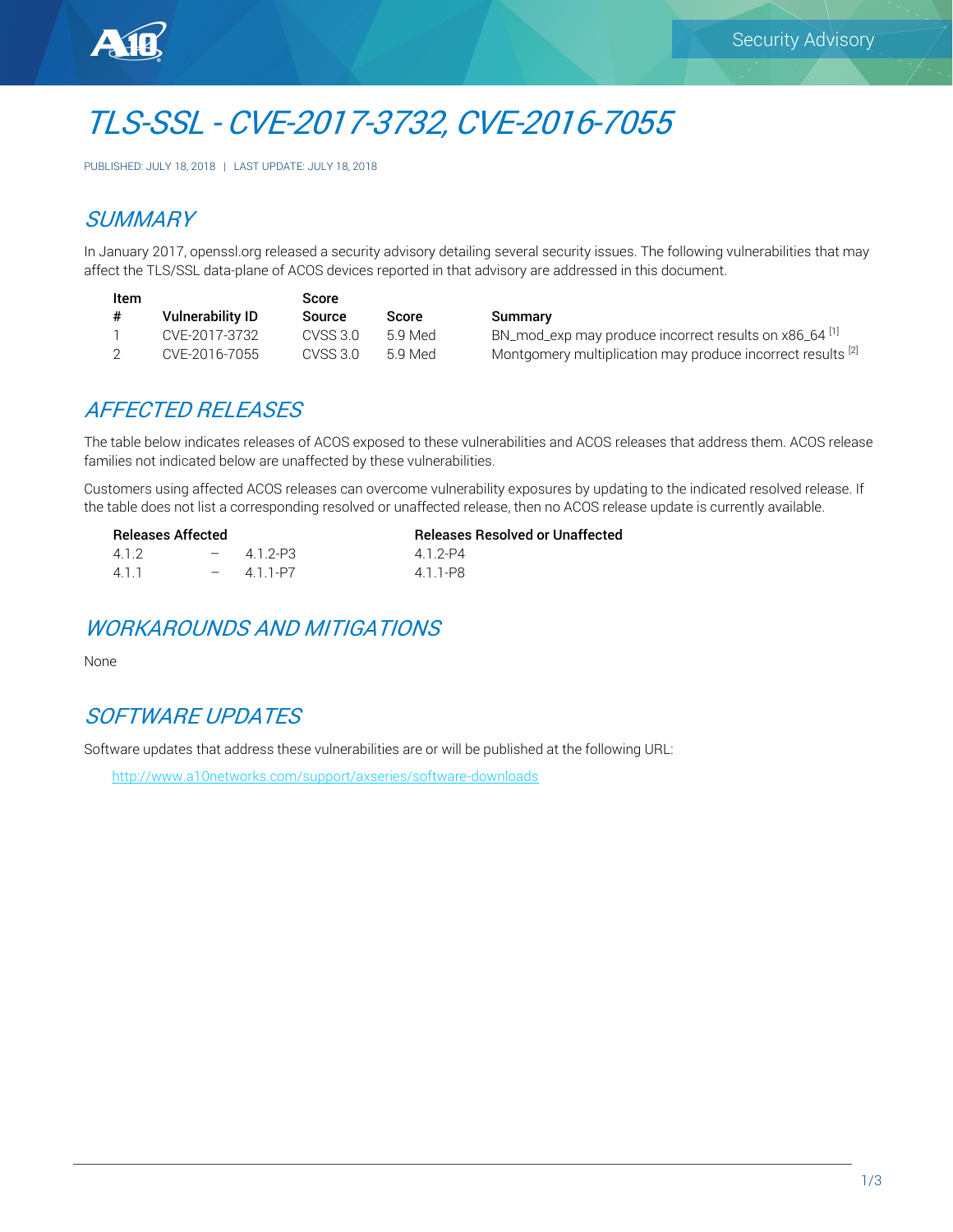

# VULNERABILITY DETAILS

The following table shares brief descriptions for the vulnerabilities addressed in this document.

| <b>Vulnerability ID</b><br>CVE-2017-3732 | <b>Description</b><br>There is a carry propagating bug in the x86_64 Montgomery squaring procedure. No EC algorithms are affected.<br>Analysis suggests that attacks against RSA and DSA as a result of this defect would be very difficult to perform<br>and are not believed likely. Attacks against DH are considered just feasible (although very difficult) because most<br>of the work necessary to deduce information about a private key may be performed offline. The amount of<br>resources required for such an attack would be very significant and likely only accessible to a limited number of<br>attackers. An attacker would additionally need online access to an unpatched system using the target private key<br>in a scenario with persistent DH parameters and a private key that is shared between multiple clients.                                                                                                                                                                                                                                                                                                |
|------------------------------------------|--------------------------------------------------------------------------------------------------------------------------------------------------------------------------------------------------------------------------------------------------------------------------------------------------------------------------------------------------------------------------------------------------------------------------------------------------------------------------------------------------------------------------------------------------------------------------------------------------------------------------------------------------------------------------------------------------------------------------------------------------------------------------------------------------------------------------------------------------------------------------------------------------------------------------------------------------------------------------------------------------------------------------------------------------------------------------------------------------------------------------------------------|
|                                          | UPDATE 31 Jan 2017. The original text said<br>For example this can occur by<br>default in OpenSSL DHE based SSL/TLS ciphersuites.<br>This is not true. DHE key re-use was removed by commit c5b831f for 1.0.2 or commit ffaef3f for 1.1.0 on 17<br>December 2015                                                                                                                                                                                                                                                                                                                                                                                                                                                                                                                                                                                                                                                                                                                                                                                                                                                                           |
|                                          | Note: This issue is very similar to CVE-2015-3193 but must be treated as a separate problem.                                                                                                                                                                                                                                                                                                                                                                                                                                                                                                                                                                                                                                                                                                                                                                                                                                                                                                                                                                                                                                               |
| CVE-2016-7055                            | From https://www.openssl.org/news/secadv/20170126.txt <sup>[3]:</sup><br>This issue was previously fixed in 1.1.0c and covered in security advisory<br>https://www.openssl.org/news/secadv/20161110.txt<br>OpenSSL 1.0.2 users should upgrade to 1.0.2k                                                                                                                                                                                                                                                                                                                                                                                                                                                                                                                                                                                                                                                                                                                                                                                                                                                                                    |
|                                          | From https://www.openssl.org/news/secady/20161110.txt <sup>[2,4]</sup><br>There is a carry propagating bug in the Broadwell-specific Montgomery multiplication procedure that handles<br>input lengths divisible by, but longer than 256 bits. Analysis suggests that attacks against RSA, DSA and DH<br>private keys are impossible. This is because the subroutine in question is not used in operations with the private<br>key itself and an input of the attacker's direct choice. Otherwise the bug can manifest itself as transient<br>authentication and key negotiation failures or reproducible erroneous outcome of public-key operations with<br>specially crafted input. Among EC algorithms only Brainpool P-512 curves are affected and one presumably can<br>attack ECDH key negotiation. Impact was not analyzed in detail, because pre-requisites for attack are considered<br>unlikely. Namely multiple clients have to choose the curve in question and the server has to<br>share the private key among them, neither of which is default behaviour. Even then only clients that chose the<br>curve will be affected. |
|                                          | OpenSSL 1.1.0 users should upgrade to 1.1.0c                                                                                                                                                                                                                                                                                                                                                                                                                                                                                                                                                                                                                                                                                                                                                                                                                                                                                                                                                                                                                                                                                               |

This issue does not affect OpenSSL versions prior to 1.0.2. Due to the low severity of this defect we are not issuing a new 1.0.2 release at this time. We recommend that 1.0.2 users wait for the next 1.0.2 release for the fix to become available. The fix is also available in the OpenSSL git repository in commit 57c4b9f6a2.

## RELATED LINKS

#### Ref # General Link

- [1] [NIST NVD, CVE-2017-3732](https://nvd.nist.gov/vuln/detail/CVE-2017-3732)
- [2] [NIST NVD, CVE-2016-7055](https://nvd.nist.gov/vuln/detail/CVE-2016-7055)
- [3] [OpenSSL Security Advisory \[26 Jan 2017\]](https://www.openssl.org/news/secadv/20170126.txt)
- [4] [OpenSSL Security Advisory \[10 Nov 2016\]](https://www.openssl.org/news/secadv/20161110.txt)